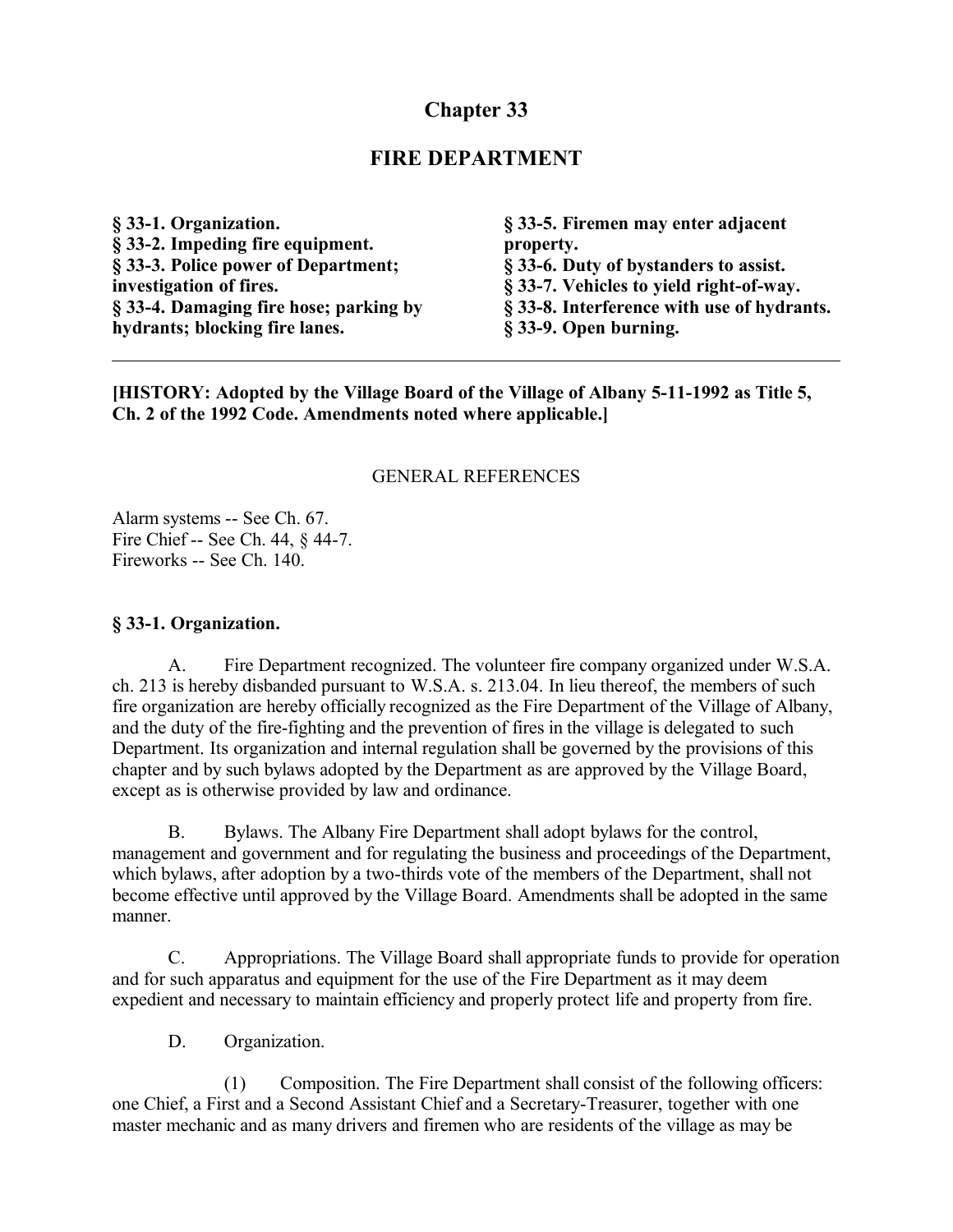appointed by the Chief, provided that at no time shall the Department consist of less than 22 active members.

(2) Membership.

(a) Application for membership. Any person desiring to be a member of the Fire Department may file with the Secretary-Treasurer an application in such form as the Fire Department may require. Each applicant shall also file a certificate of physical fitness from such physician as the Chief may designate.

(b) Resignations. All resignations from the Department shall take the same course as applications for and appointments to membership.

(3) Chief and Assistant Chiefs.

(a) A vacancy in the Office of Chief shall be filled by election by the members of the Department.

(b) The First and Second Assistant Chiefs shall be appointed by the Chief from members of the Department.

(c) No member of the Department shall be eligible for the Office of Chief or Assistant Chief whose entire time, both day and night, is not ordinarily spent within the village limits and who has not been a member of the Department for at least two years.

(4) Companies. The Department shall organize into one or, at the option of the Chief, into two or more companies, of which not less than 1/2 the members must be employed in the village.

(5) Election of officers. The election of the Secretary-Treasurer and such social officers as the bylaws may require shall be held at the annual meeting of the Department in such manner as is provided in the bylaws. In case of any vacancy, the Chief shall appoint a member in good standing to fill the office until the next annual election.

E. Powers and duties of Chief.

(1) General supervision. The Chief shall have the general supervision of the Department, which supervision shall be subject to and not conflict with this chapter and the bylaws of the Department. He shall be responsible for the safety of the members of the Department.

(2) Presiding officer. The Chief shall preside at all meetings of the Department, call special meetings, preserve order, decide all points of order that may arise and enforce a rigid observance of this chapter and bylaws.

(3) Command of the fire-fighting operations. The Chief shall be present at all fires, if possible, and have complete command and entire responsibility of all fire-fighting operations, plan the control of the same, direct the action of the Department when it arrives at the fire, observe that the Department does its duty, grant leaves of absence at a fire when he may deem it proper and see that the fire apparatus is kept in proper condition at all times.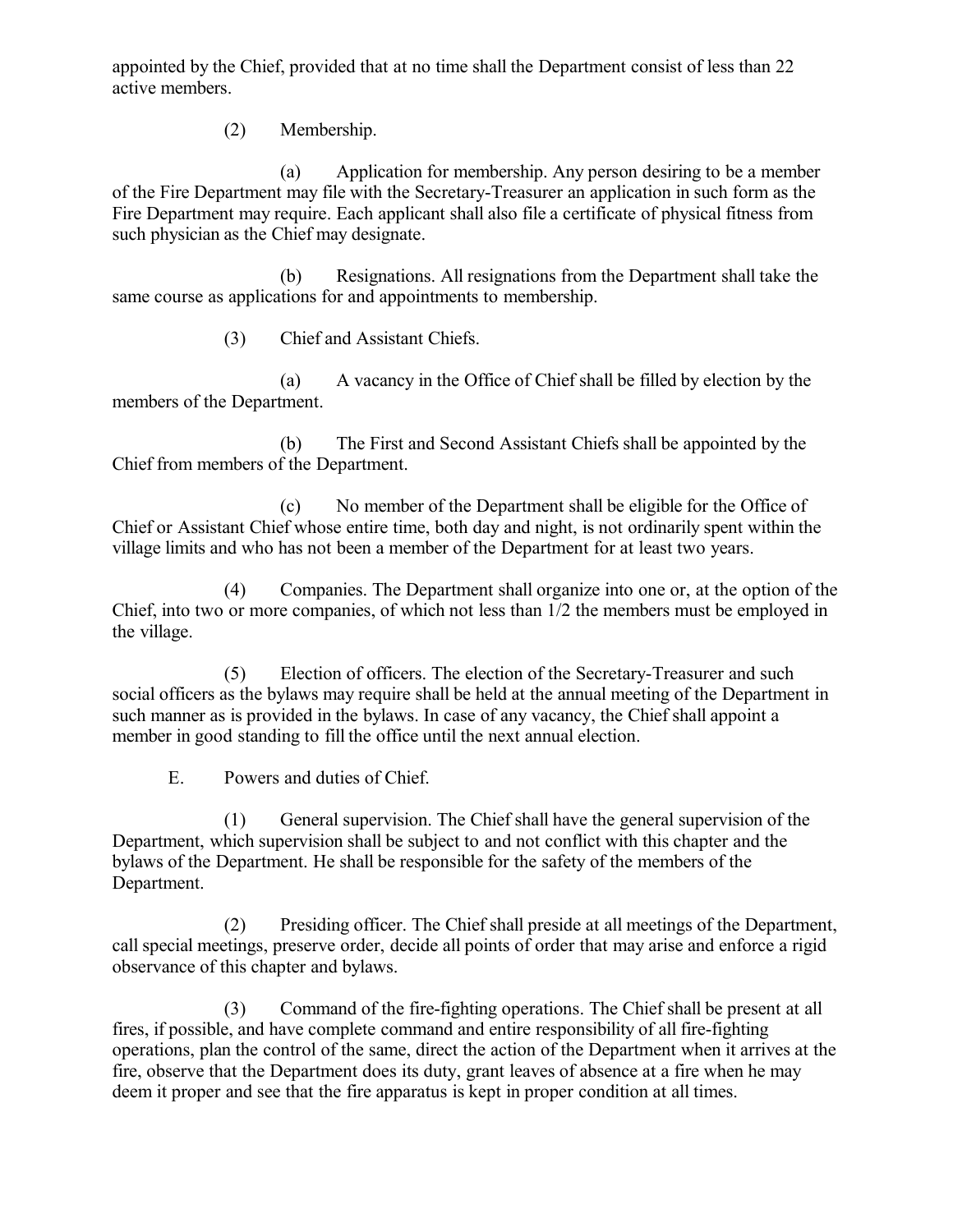(4) Disciplinary actions. The Chief may demote or expel any officer or member of the Department for neglect or refusal to perform his departmental duties or for nonresidence, subject to an appeal from such demotion or expulsion to the Village Board.

(5) Department budget. Not later than September 1 of each year, the Chief shall file with the Village Clerk-Treasurer a detailed estimate of the appropriations needed for the conduct of the Department during the ensuing fiscal year.

(6) Reports to the Board. The Chief shall submit a written report to the Village Board not later than February 1 of each year and at such other other times as he deems desirable, relating to the conditions of various pieces of apparatus and appurtenances, the number of hydrants and the condition of the same, the number of fires occurring since the previous report and the date of the same and loss occasioned thereby, the total number of active members in the Department and resignations and expulsions from the Department. He shall also report upon the drill and training program of the Department, together with other pertinent information, including recommendations for such improvements as he deems proper and necessary for the operation of the Department.

(7) Enforcement of fire prevention ordinances. He shall enforce all fire prevention ordinances of the village and state laws and regulations pertaining to fire prevention and shall keep citizens informed on fire prevention methods and on the activities of the Department.

(8) Fire record book. He shall keep a fire record book of every fire to which the Department was called and shall enter in such book the locality of the fire, time the alarm was received, cause of fire, where the fire started, cause of delay (if any) in responding, amount of insurance carried on buildings and contents, estimated fire loss, time the fire was extinguished, names of fire fighters responding and general remarks.

(9) Apparatus inventory. He shall keep an inventory of all apparatus and equipment and an inventory of all hose, showing dates and results of tests on each length, which shall be individually numbered.

(10) Duties of commanding officer. He shall perform such other duties as are usually incumbent on the commanding officer of the Fire Department.

F. Control and care of apparatus.

(1) The Chief shall have control of all apparatus used by the Department and shall be responsible for its proper maintenance. Emergency repairs may be authorized by the Chief.

(2) No apparatus shall be used for any purpose except for fire fighting that is within the village limits, or in training therefor, except pursuant to an agreement approved by the Village Board after the Chief has given his recommendations on such use. With the approval of the Chief, such apparatus may be used for emergency purposes within the village.

G. Insubordination. Any member or officer of the Department who has been expelled or demoted for any offense or neglect of duty or insubordination at any fire or drill may appear before the Village Board and state why such penalty should not be confirmed. The Village Board may by a twothirds vote of the members order the Chief to reinstate the member or officer. The Secretary-Treasurer shall report the name of each person expelled or demoted to the Village Board.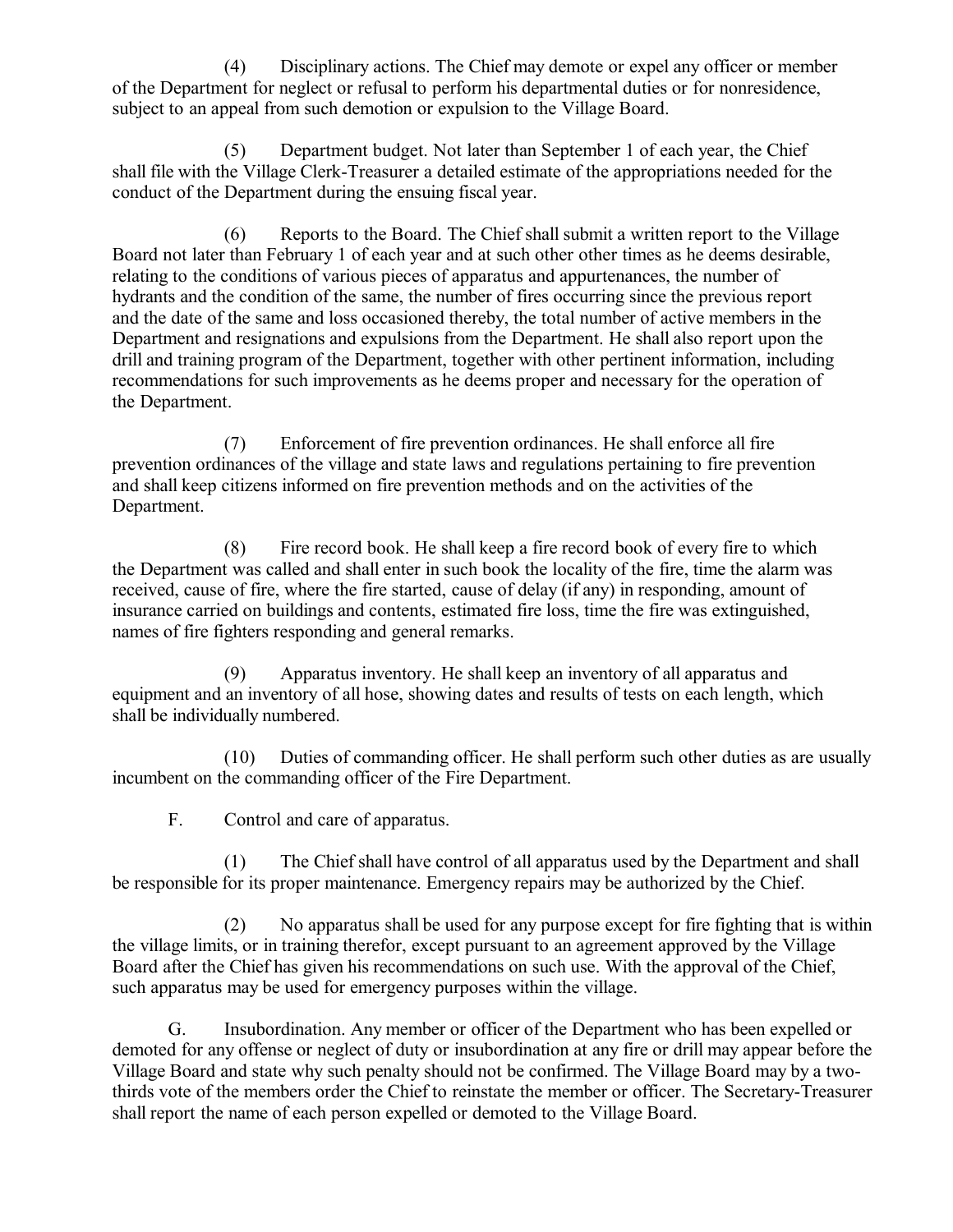#### **§ 33-2. Impeding fire equipment.**

 No person shall impede the progress of a fire engine, fire truck or other fire apparatus of the Albany Fire Department along the streets or alleys of such village at the time of a fire or when the Fire Department of the village is using such streets or alleys in response to a fire alarm or for practice.

## **§ 33-3. Police power of Department; investigation of fires.**

A. Police authority at fires.

(1) The Chief and assistants or officers in command at any fire are hereby vested with full and complete police authority at fires. Any officer of the Department may cause the arrest of any person failing to give the right-of-way to the Fire Department in responding to a fire.

(2) The Fire Chief may prescribe certain limits in the vicinity of any fire within which no persons, excepting firemen and policemen and those admitted by order of any officer of the Department, shall be permitted to come.

(3) The Chief shall have the power to cause the removal of any property whenever it shall become necessary for the preservation of such property from fire or to prevent the spreading of fire or to protect the adjoining property, and during the progress of any fire he shall have the power to cause the removal of all wires or other facilities and the turning off of all electricity or other services where the same impedes the work of the Department during the progress of a fire.

B. Fire inspection duties.

(1) The Fire Chief, or his designee, shall be the Fire Inspector of the Village of Albany and shall have the power to appoint one or more Deputy Fire Inspectors and shall perform all duties required of the Fire Inspectors by the laws of the state and rules of the Department of Industry, Labor and Job Development, particularly W.S.A. s. 101.14.

(2) While acting as Fire Inspector pursuant to W.S.A. s. 101.14(2), the Fire Chief, or any officer of the Fire Department designated by the Fire Chief, shall have the right and authority to enter any building or upon any premises in the Village of Albany at all reasonable hours for the purpose of making inspections or investigations which, under the provisions of this Code, he may deem necessary. Should the Fire Inspector find that any provisions of this Code relating to fire hazards and prevention of fires are being violated, or that a fire hazard exists which should be eliminated, it shall be his duty to give such directions for the abatement of such conditions as he shall deem necessary and, if such directions be not complied with, to report such noncompliance to the Village Board for further action.

(3) The Chief of the Fire Department is required, by himself or by officers or members of the Fire Department designated by him as fire inspectors, to inspect all buildings, premises and public thoroughfares, except the interiors of private dwellings, for the purpose of ascertaining and causing to be corrected any conditions liable to cause fire or any violations of any law or ordinance relating to the fire hazard or to the prevention of fires. Such inspections shall be made at least once in six months in all of the territory served by the Fire Department and not less than once in three months in such territory as the Village Board has designated or thereafter designates as within the village or as a congested district subject to conflagration, and oftener as the Chief of the Fire Department orders. Each six-month period shall begin on January 1 and July 1, and each three-month period on January 1, April 1, July 1 and October 1 of each year.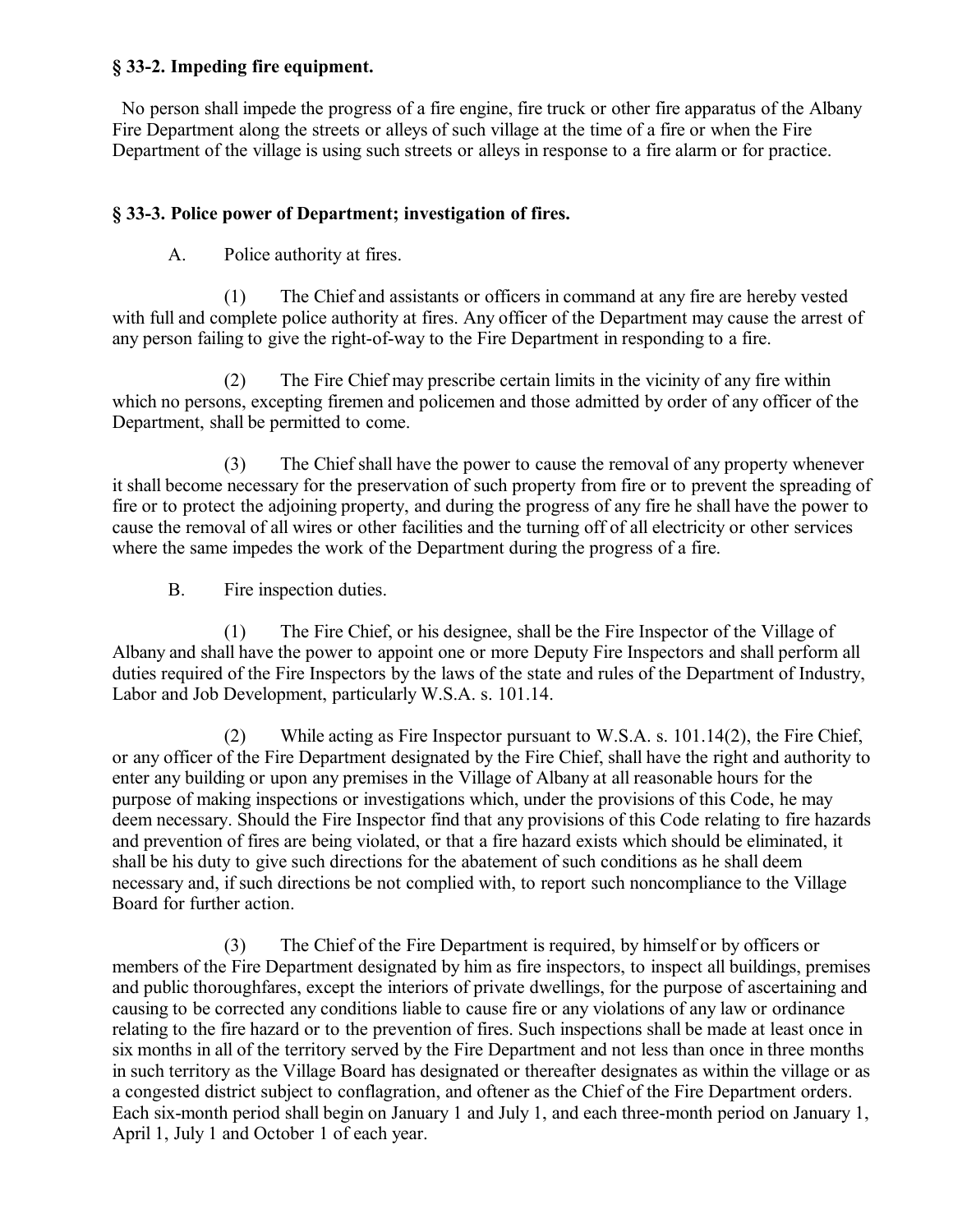(4) Written reports of inspections shall be made and kept on file in the office of the Chief of the Fire Department in the manner and form required by the Department of Industry, Labor and Job Development. A copy of such reports shall be filed with the Fire Chief.

## **§ 33-4. Damaging fire hose; parking by hydrants; blocking fire lanes.**

A. Driving over fire hose. No person shall willfully injure in any manner any hose, hydrant or fire apparatus belonging to the Albany Fire Department, and no vehicle shall be driven over any unprotected hose of the Fire Department when laid down on any street, private driveway or other place, to be used at any fire or alarm of fire, without the consent of the Fire Department official in command.

B. Parking vehicles near hydrants. It shall be unlawful for any person to park any vehicle or leave any object within 10 feet of any fire hydrant at any time.

C. No parking near fire. It shall be unlawful for any person, in case of fire, to drive or park any vehicle within one block from the place of fire without the consent and authority of the Fire Chief or any police officer.

# **§ 33-5. Firemen may enter adjacent property.**

A. Entering adjacent property. It shall be lawful for any fireman while acting under the direction of the Fire Chief or any other officer in command to enter upon the premises adjacent to or in the vicinity of a building or other property then on fire for the purpose of extinguishing such fire, and in case any person shall hinder, resist or obstruct any fireman in the discharge of his duty as is hereinbefore provided, the person so offending shall be deemed guilty of resisting firemen in the discharge of their duty.

B. Destruction of property to prevent the spread of fire. During the progress of any fire, the Fire Chief or his assistant shall have the power to order the removal or destruction of any property necessary to prevent the further spread of fire, provided that it is inevitable that, unless such property is removed, other property is in danger of being destroyed by fire.

### **§ 33-6. Duty of bystanders to assist.**

 Every person who shall be present at a fire shall be subject to the orders of the Fire Chief or officer in command and may be required to render assistance in fighting the fire or in removing or guarding property. Such officer shall have the power to cause the arrest of any person or persons refusing to obey said orders.

### **§ 33-7. Vehicles to yield right-of-way.**

Whenever there shall be a fire or fire alarm or the Fire Department shall be out for practice, every person driving or riding in a motorized or other vehicle shall move and remain to the side of the street until the fire engine and fire truck and other fire apparatus shall have passed.

### **§ 33-8. Interference with use of hydrants.**